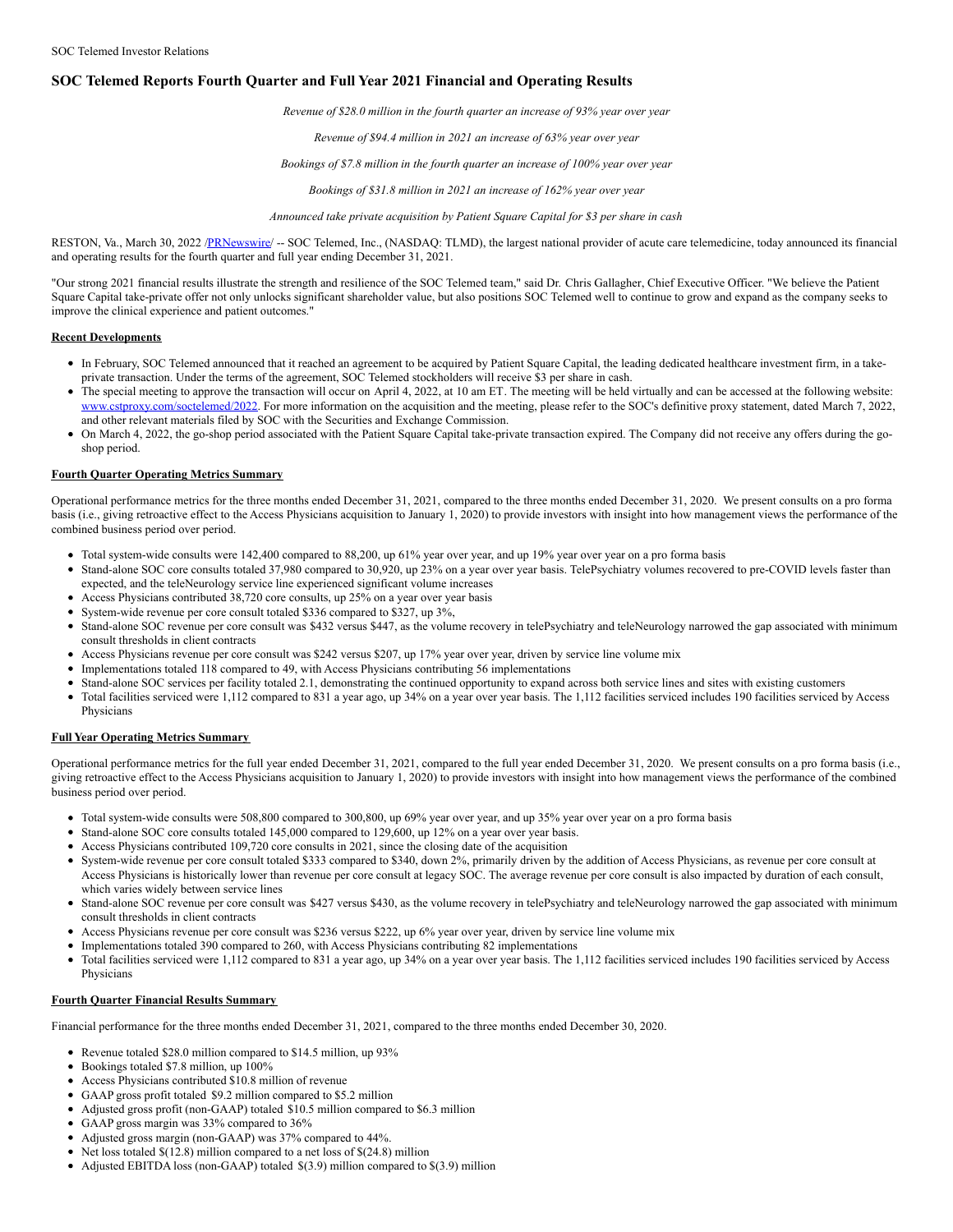## **Full Year Financial Results Summary**

Financial performance for the full year ended December 31, 2021, compared to the full year ended December 30, 2020.

- Revenue totaled \$94.4 million compared to \$58.0 million, up 63%
- Bookings totaled \$31.8 million, up 162%
- Access Physicians contributed \$29.3 million of revenue
- GAAP gross profit totaled \$30.4 million compared to \$19.5 million
- Adjusted gross profit (non-GAAP) totaled \$35.5 million compared to \$23.4 million
- GAAP gross margin was 32% compared to 34%
- Adjusted gross margin (non-GAAP) was 38% compared to 40%.
- Net loss totaled \$(50.5) million compared to a net loss of \$(49.8) million
- Adjusted EBITDA loss (non-GAAP) totaled \$(19.4) million compared to \$(11.1) million

#### **Balance Sheet**

As of December 31, 2021, the Company had cash and cash equivalents of \$38.9 million.

### **About SOC Telemed**

SOC Telemed (NASDAQ: TLMD, "SOC") is the leading national provider of acute telemedicine technology and solutions to hospitals, health systems, post-acute providers, physician networks, and value-based care organizations since 2004. Built on proven and scalable infrastructure as an enterprise-wide solution, SOC's technology platform, Telemed IQ, rapidly deploys and seamlessly optimizes telemedicine programs across the continuum of care. SOC provides a supportive and dedicated partner presence, virtually delivering patient care through teleNeurology, telePsychiatry, teleCritical Care, telePulmonology, teleCardiology, teleInfectious Disease, teleNephrology, teleMaternal-Fetal Medicine and other service lines, enabling healthcare organizations to build sustainable telemedicine programs across clinical specialties. SOC enables organizations to enrich their care models and touch more lives by supplying healthcare teams with industry-leading solutions that drive improved clinical care, patient outcomes, and organizational health. The company was the first provider of acute clinical telemedicine services to earn The Joint Commission's Gold Seal of Approval and has maintained that accreditation every year since inception. For more information, visit [www.soctelemed.com](https://c212.net/c/link/?t=0&l=en&o=3489684-1&h=2926480813&u=http%3A%2F%2Fwww.soctelemed.com%2F&a=www.soctelemed.com).

#### **Forward-Looking Statements**

This press release contains "forward-looking statements" within the meaning of the federal securities laws, including Section 27A of the Securities Act of 1933, as amended, and Section 21E of the Exchange Act. These forward-looking statements are based on the Company's current expectations, estimates and projections about the expected date of closing of the take-private transaction and the potential benefits thereof, its business and industry, management's beliefs and certain assumptions made by the Company and Patient Square Capital, all of which are subject to change. In this context, forward-looking statements often address expected future business and financial performance and financial condition, and often contain words such as "expect," "anticipate," "intend," "plan," "believe," "could," "seek," "see," "will," "may," "would," "might," "potentially," "estimate," "continue," "expect," "target," similar expressions or the negatives of these words or other comparable terminology that convey uncertainty of future events or outcomes. All forward-looking statements by their nature address matters that involve risks and uncertainties, many of which are beyond our control, and are not guarantees of future results, such as statements about the consummation of the take-private transaction and the anticipated benefits thereof. These and other forward-looking statements, including statements about the parties' ability to consummate the take-private transaction on the anticipated timeframe or at all, to make any filing or take any other action required to consummate the take-private transaction on the anticipated timeframe or at all, or to realize the anticipated benefits of the take-private transaction, are not guarantees of future results and are subject to risks, uncertainties and assumptions that could cause actual results to differ materially from those expressed in forward-looking statements. Accordingly, there are or will be important factors that could cause actual results to differ materially from those indicated in such statements and, therefore, you should not place undue reliance on any such statements and caution must be exercised in relying on forward-looking statements. Important risk factors that may cause such a difference include, but are not limited to: (i) the completion of the take-private transaction on the anticipated terms and timeframe, including obtaining stockholder and regulatory approvals, anticipated tax treatment, unforeseen liabilities, future capital expenditures, revenues, expenses, earnings, synergies, economic performance, indebtedness, financial condition, losses, future prospects, business and management strategies for the management, expansion and growth of the Company's business and other conditions to the completion of the take-private transaction; (ii) the impact of the COVID-19 pandemic on the Company's business and general economic conditions; (iii) the Company's ability to implement its business strategy; (iv) significant transaction costs associated with the take-private transaction; (v) potential litigation relating to the take-private transaction; (vi) the risk that disruptions from the take-private transaction will harm the Company's business, including current plans and operations; (vii) the ability of the Company to retain and hire key personnel; (viii) potential adverse reactions or changes to business relationships resulting from the announcement or completion of the take-private transaction; (ix) legislative, regulatory and economic developments affecting the Company's business; (x) general economic and market developments and conditions; (xi) the evolving legal, regulatory and tax regimes under which the Company operates; (xii) potential business uncertainty, including changes to existing business relationships, during the pendency of the take-private transaction that could affect the Company's financial performance; (xiii) restrictions during the pendency of the take-private transaction that may impact the Company's ability to pursue certain business opportunities or strategic transactions; (xiv) unpredictability and severity of catastrophic events, including, but not limited to, acts of terrorism, outbreak of war or hostilities or pandemics; (xv) any potential negative effects of this communication or the consummation of the take-private transaction on the market price of SOC Telemed's common stock; and (xvi) other factors as set forth from time to time in the Company's filings with the SEC, including its Annual Report on Form 10-K for the year ended December 31, 2020, each as may be updated or supplemented by any subsequent filings that the Company may file with the SEC, as well as the Company's response to any of the aforementioned factors. Additional information will be made available in SOC Telemed's annual report on Form 10-K for the year ended December 31, 2021. SOC Telemed assumes no obligation, and does not intend, to update these forward-looking statements as a result of future events or developments.

## **Use of Non-GAAP Financial Information**

We believe that, in addition to our financial results determined in accordance with GAAP, adjusted gross profit (non-GAAP), adjusted gross margin (non-GAAP), and adjusted EBITDA, all of which are non-GAAP financial measures, are useful in evaluating our business, results of operations, and financial condition. However, our use of the terms adjusted gross profit, adjusted gross margin and adjusted EBITDA may vary from that of others in our industry. Adjusted gross profit, adjusted gross margin and adjusted EBITDA should not be considered as an alternative to gross profit, net loss, net loss per share or any other performance measures derived in accordance with GAAP as measures of performance. Adjusted gross profit, adjusted gross margin and adjusted EBITDA have important limitations as analytical tools and you should not consider them in isolation or as a substitute for analysis of our results as reported under GAAP. Some of these limitations are:

- adjusted EBITDA does not reflect the significant interest expense on our debt;
- although depreciation and amortization are non-cash charges, the assets being depreciated and amortized will often have to be replaced in the future, and adjusted gross profit, adjusted gross margin and adjusted EBITDA do not reflect any expenditures for such replacements; and
- other companies in our industry may calculate these financial measures differently than we do, limiting their usefulness as comparative measures.

We compensate for these limitations by using these non-GAAP financial measures along with other comparative tools, together with GAAP measurements, to assist in the evaluation of operating performance. Such GAAP measurements include gross profit, net loss, net loss per share and other performance measures. In evaluating these financial measures, you should be aware that in the future we may incur expenses similar to those eliminated in this presentation. Our presentation of non-GAAP financial measures should not be construed as an inference that our future results will be unaffected by unusual or nonrecurring items. When evaluating our performance, you should consider these non-GAAP financial measures alongside other financial performance measures, including the most directly comparable GAAP measures set forth in the reconciliation tables below and our other GAAP results.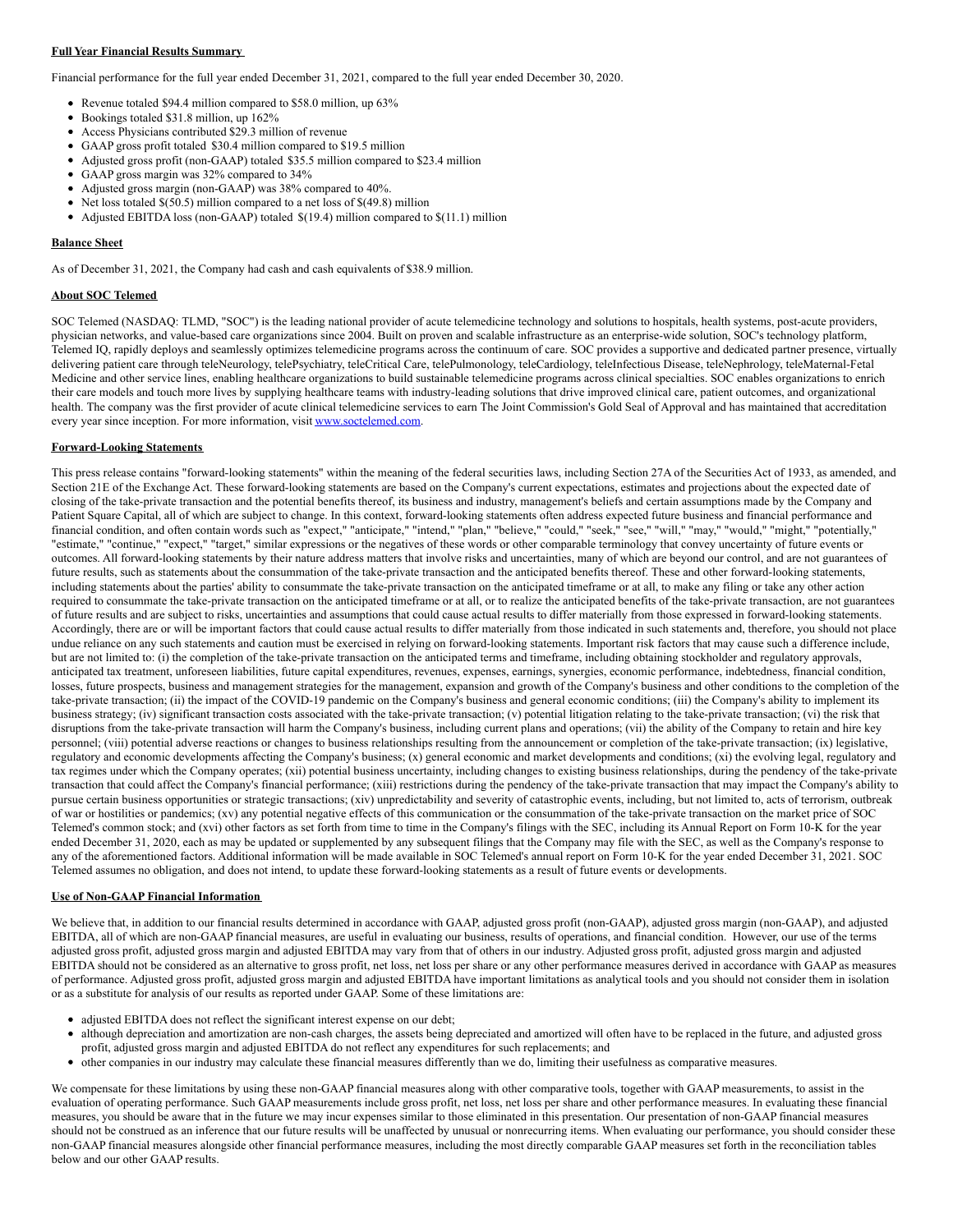Our non-GAAP financial measures are described as follows:

*Adjusted gross profit and adjusted gross margin.* Adjusted gross profit is defined as revenues less cost of revenues plus depreciation and amortization plus equipment leasing costs plus stock-based compensation. Adjusted gross margin is adjusted gross profit divided by revenues.

*Adjusted EBITDA*. Adjusted EBITDA is defined as net income (loss) before interest, taxes, depreciation and amortization, write off of property and equipment, net, stock-based compensation, gain on contingent shares issuance liabilities, loss on puttable option liabilities, gain on change in fair value of contingent consideration, and integration, acquisition, transaction and executive severance costs.

Readers are encouraged to review the reconciliation of our non-GAAP financial measures to the comparable GAAP results, which is attached to this earnings release and which can be found on SOC Telemed's investor relations page of its website at: **[investors.soctelemed.com](https://c212.net/c/link/?t=0&l=en&o=3489684-1&h=12915927&u=https%3A%2F%2Fc212.net%2Fc%2Flink%2F%3Ft%3D0%26l%3Den%26o%3D3163334-1%26h%3D2408681108%26u%3Dhttp%253A%252F%252Finvestors.soctelemed.com%252F%26a%3Dinvestors.soctelemed.com&a=investors.soctelemed.com)**.

## **Operating Metrics**

Because our consultation fee revenue generally increases as the number of visits increase, we believe the number of consultations provides investors with useful information on period-to-period performance as evaluated by management and as a comparison to our past financial performance. We define core consultations as consultations utilizing our 11 core services. Telemed IQ / other consultations are defined as consultations performed by other physician networks utilizing our technology platform, Telemed IQ. Pro forma consultations represent the number of total consultations as if Access Physicians had been acquired as of January 1, 2020.

## **Number of Consults**

|                       | <b>O1 2020</b> | <b>O2 2020</b> | O3 2020 | <b>O4 2020</b> | O1 2021 | O <sub>2</sub> 2021 | O <sub>3</sub> 2021 | <b>O4 2021</b> |
|-----------------------|----------------|----------------|---------|----------------|---------|---------------------|---------------------|----------------|
| Core                  | 36.347         | 30.213         | 32.126  | 30.920         | 31.447  | 37.817              | 37.845              | 37.982         |
| Access Physicians     | -              |                | -       | -              | .282    | 31.700              | 38.020              | 38.721         |
| Telemed IO / Other    | 30.649         | 35.477         | 47,800  | 57.292         | 62.636  | 60.697              | 64.878              | 65.791         |
| <b>Total Consults</b> | 66,996         | 65,690         | 79.926  | 88.212         | 95.365  | 130.214             | 140.743             | 142.494        |

### **Number of Pro Forma Consults**

|                          | O1 2020 | O <sub>2</sub> 2020 | O3 2020 | <b>O4 2020</b> | O1 2021 | O <sub>2</sub> 2021 | <b>O3 2021</b> | O4 2021 |
|--------------------------|---------|---------------------|---------|----------------|---------|---------------------|----------------|---------|
| Core                     | 36.347  | 30.213              | 32,126  | 30.920         | 31.447  | 37,817              | 37.845         | 37.982  |
| <b>Access Physicians</b> | 20,067  | 21,577              | 26.357  | 30.925         | 33.399  | 31.700              | 38,020         | 38.721  |
| Telemed IO / Other       | 31,175  | 35.777              | 48.085  | 57.642         | 63,001  | 60,697              | 64,878         | 65.791  |
| <b>Total Consults</b>    | 87.589  | 87.567              | 106.568 | 119.487        | 127,847 | 130.214             | 140.743        | 142.494 |

#### **SOC Telemed, Inc. and Subsidiaries and Affiliates CONSOLIDATED BALANCE SHEETS (In thousands, except shares and per share amounts) As of December 31,**

|                                                                                                                                                                                         |    | 2021    | 2020 |        |  |
|-----------------------------------------------------------------------------------------------------------------------------------------------------------------------------------------|----|---------|------|--------|--|
| <b>ASSETS</b>                                                                                                                                                                           |    |         |      |        |  |
| <b>CURRENT ASSETS</b>                                                                                                                                                                   |    |         |      |        |  |
| Cash and cash equivalents (from variable interest entities \$8,015 and \$1,942, respectively)<br>Accounts receivable, net of allowance for doubtful accounts of \$401 and \$447 (from v | S  | 38,860  | \$   | 38,754 |  |
| ariable interest entities, net of allowance \$15,014 and \$8,192, respectively)                                                                                                         |    | 17,837  |      | 8,721  |  |
| Inventory                                                                                                                                                                               |    | 754     |      |        |  |
| Prepaid expenses and other current assets                                                                                                                                               |    | 2,866   |      | 1.609  |  |
| Total current assets                                                                                                                                                                    |    | 60,317  |      | 49,084 |  |
| Property and equipment, net                                                                                                                                                             |    | 3,295   |      | 4,092  |  |
| Capitalized software costs, net                                                                                                                                                         |    | 9,069   |      | 8,935  |  |
| Intangible assets, net                                                                                                                                                                  |    | 41,967  |      | 5,988  |  |
| Goodwill                                                                                                                                                                                |    | 158,289 |      | 16,281 |  |
| Deposits and other assets                                                                                                                                                               |    | 1,288   |      | 559    |  |
| <b>Total assets</b>                                                                                                                                                                     | \$ | 274,225 | S    | 84,939 |  |
| <b>LIABILITIES AND STOCKHOLDERS' EQUITY</b>                                                                                                                                             |    |         |      |        |  |
| <b>Current liabilities</b>                                                                                                                                                              |    |         |      |        |  |
| Accounts payable (from variable interest entities \$2,466 and \$692, respectively)                                                                                                      | S  | 4.977   | S    | 2,809  |  |
| Accrued expenses (from variable interest entities \$3,269 and \$1,349, respectively)                                                                                                    |    | 12,605  |      | 8,293  |  |
| Deferred revenues                                                                                                                                                                       |    | 520     |      | 610    |  |
| Capital lease obligations                                                                                                                                                               |    | 25      |      |        |  |
| Other current liabilities                                                                                                                                                               |    | 51      |      |        |  |
| Stock-based compensation liabilities                                                                                                                                                    |    |         |      | 4,228  |  |
| Total current liabilities                                                                                                                                                               |    | 18,178  |      | 15,940 |  |
| Deferred revenues                                                                                                                                                                       |    | 965     |      | 923    |  |
| Capital lease obligations                                                                                                                                                               |    | 43      |      |        |  |
| Long term debt, net of unamortized discount and debt issuance costs                                                                                                                     |    | 86,709  |      |        |  |
| Contingent shares issuance liabilities                                                                                                                                                  |    | 1,125   |      | 12,450 |  |
| Other long-term liabilities (from variable interest entities \$2 and \$157, respectively)                                                                                               |    | 80      |      | 560    |  |
| <b>Total liabilities</b>                                                                                                                                                                | \$ | 107,100 | \$   | 29,873 |  |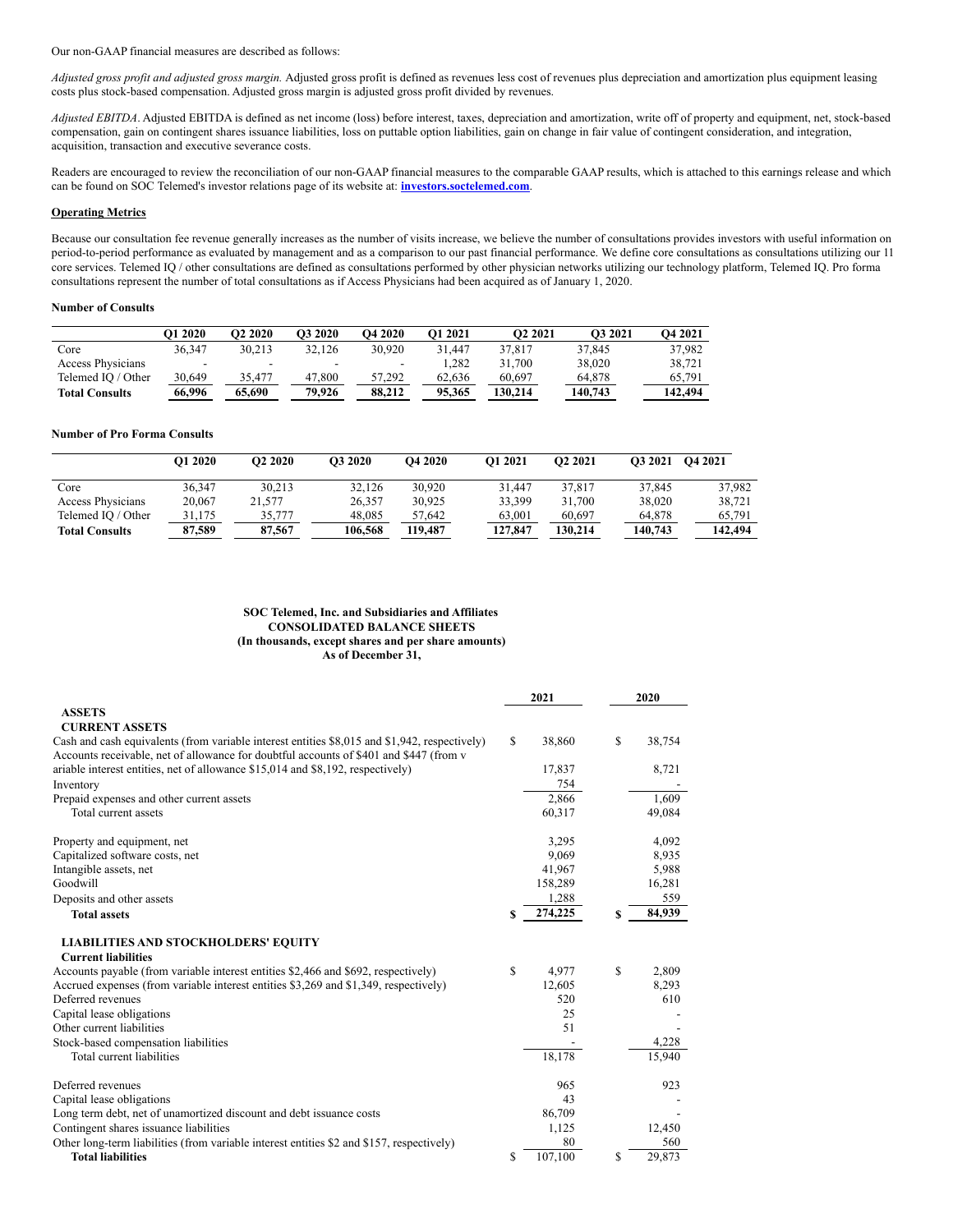# **COMMITMENTS AND CONTINGENCIES (Note 22)**

## **STOCKHOLDERS' EQUITY**

| Total liabilities and stockholders' equity                                        | 274,225   | 84,939    |
|-----------------------------------------------------------------------------------|-----------|-----------|
| Total stockholders' equity                                                        | 167,125   | 55,066    |
| Accumulated deficit                                                               | (286,761) | (236,219) |
| Additional paid-in capital                                                        | 453.876   | 291.277   |
| outstanding as of December 31, 2021 and 2020, respectively.                       |           |           |
| Preferred stock, \$0,0001 par value, 5,000,000 shares authorized; none issued and |           |           |
| outstanding at December 31, 2021 and 2020, respectively.                          | 10        |           |
| December 31, 2021 and 2020; 99, 274, 594 and 74, 898, 380 shares issued and       |           |           |
| Class A common stock, \$0,0001 par value; 500,000,000 shares authorized as of     |           |           |
|                                                                                   |           |           |

## **SOC Telemed, Inc. and Subsidiaries and Affiliates CONSOLIDATED STATEMENTS OF OPERATIONS (In thousands, except shares and per share amounts)**

|                                                        | <b>Three Months Ended</b><br>December 31, |            |              |            |             | <b>Year Ended</b><br>December 31, |              |            |  |  |
|--------------------------------------------------------|-------------------------------------------|------------|--------------|------------|-------------|-----------------------------------|--------------|------------|--|--|
|                                                        |                                           | 2021       |              | 2020       |             | 2021                              |              | 2020       |  |  |
| <b>Revenues</b>                                        | $\mathcal{S}$                             | 27,977     | $\mathbb{S}$ | 14,502     | \$          | 94,442                            | $\mathbb{S}$ | 57,995     |  |  |
| <b>Cost of revenues</b>                                |                                           | 18,826     |              | 9,265      |             | 64,091                            |              | 38,542     |  |  |
| <b>Operating expenses</b>                              |                                           |            |              |            |             |                                   |              |            |  |  |
| Selling, general and administrative                    |                                           | 21,619     |              | 31,013     |             | 86,606                            |              | 61,280     |  |  |
| Changes in fair value of contingent consideration      |                                           |            |              |            |             | (3,265)                           |              |            |  |  |
| Total operating expenses                               |                                           | 21,619     |              | 31,013     |             | 83,341                            |              | 61,280     |  |  |
| Loss from operations                                   |                                           | (12, 468)  |              | (25,776)   |             | (52,990)                          |              | (41, 827)  |  |  |
| Other income (expense)                                 |                                           |            |              |            |             |                                   |              |            |  |  |
| Gain on contingent shares issuance liabilities         |                                           | 1,600      |              | 4,237      |             | 11,325                            |              | 4,237      |  |  |
| Gain on puttable option liabilities                    |                                           |            |              | 518        |             |                                   |              |            |  |  |
| Interest expense                                       |                                           | (1,753)    |              | (3,683)    |             | (6,800)                           |              | (12, 152)  |  |  |
| Interest expense – Related party                       |                                           | (203)      |              | (54)       |             | (2,229)                           |              | (75)       |  |  |
| Total other income (expense)                           |                                           | (356)      |              | 1,018      |             | 2,296                             |              | (7,989)    |  |  |
| Loss before income taxes                               |                                           | (12, 824)  |              | (24, 758)  |             | (50,694)                          |              | (49, 816)  |  |  |
| Income tax benefit (expense)                           |                                           | (19)       |              | (21)       |             | 152                               |              | (31)       |  |  |
| Net loss and comprehensive loss                        | -S                                        | (12, 843)  | S            | (24,779)   | - \$        | (50, 542)                         | S            | (49, 847)  |  |  |
| Accretion of contingently redeemable preferred stock   |                                           |            |              | (91, 304)  |             |                                   |              | (96, 974)  |  |  |
| Net loss attributable to common stockholders           | $\mathbf S$                               | (12, 843)  | $\mathbf S$  | (116, 083) | $\mathbf S$ | (50, 542)                         | $\mathbf S$  | (146, 821) |  |  |
| Net loss per share attributable to common stockholders |                                           |            |              |            |             |                                   |              |            |  |  |
| Basic                                                  | \$                                        | (0.13)     | \$           | (1.87)     | \$          | (0.55)                            | \$           | (3.55)     |  |  |
| Diluted                                                | \$                                        | (0.13)     | \$           | (1.87)     | \$          | (0.55)                            | \$           | (3.55)     |  |  |
| Weighted-average shares used to compute net loss per   |                                           |            |              |            |             |                                   |              |            |  |  |
| share attributable to common stockholders:             |                                           |            |              |            |             |                                   |              |            |  |  |
| Basic                                                  |                                           | 99,168,873 |              | 62,122,948 |             | 91,321,642                        |              | 41,346,849 |  |  |
| Diluted                                                |                                           | 99,168,873 |              | 62,122,948 |             | 91,321,642                        |              | 41,346,849 |  |  |

#### **SOC Telemed, Inc. and Subsidiaries and Affiliates CONSOLIDATED STATEMENTS OF CASH FLOWS (In thousands)**

|                                                                            | <b>Year Ended</b><br>December 31. |           |   |           |  |  |
|----------------------------------------------------------------------------|-----------------------------------|-----------|---|-----------|--|--|
|                                                                            |                                   | 2021      |   | 2020      |  |  |
| Cash flows from operating activities:                                      |                                   |           |   |           |  |  |
| Net loss                                                                   | S                                 | (50, 542) | S | (49, 487) |  |  |
| Adjustments to reconcile net loss to net cash used in operating activities |                                   |           |   |           |  |  |
| Depreciation and amortization                                              |                                   | 9,269     |   | 5,503     |  |  |
| Write off of property and equipment, net                                   |                                   | 185       |   |           |  |  |
| Stock-based compensation                                                   |                                   | 14,814    |   | 17,909    |  |  |
| (Gain) on puttable option liabilities                                      |                                   |           |   | (1)       |  |  |
| Change in fair value of contingent consideration                           |                                   | (3,265)   |   |           |  |  |
| (Gain) on contingent shares issuance liabilities                           |                                   | (11, 325) |   | (4,237)   |  |  |
| Bad debt expense (reversal of allowance for doubtful accounts)             |                                   | (9)       |   | 85        |  |  |
| Paid-in kind interest on long-term debt                                    |                                   | 203       |   | 2,577     |  |  |
| Amortization of debt issuance costs and issuance discount                  |                                   | 4.100     |   | 2.668     |  |  |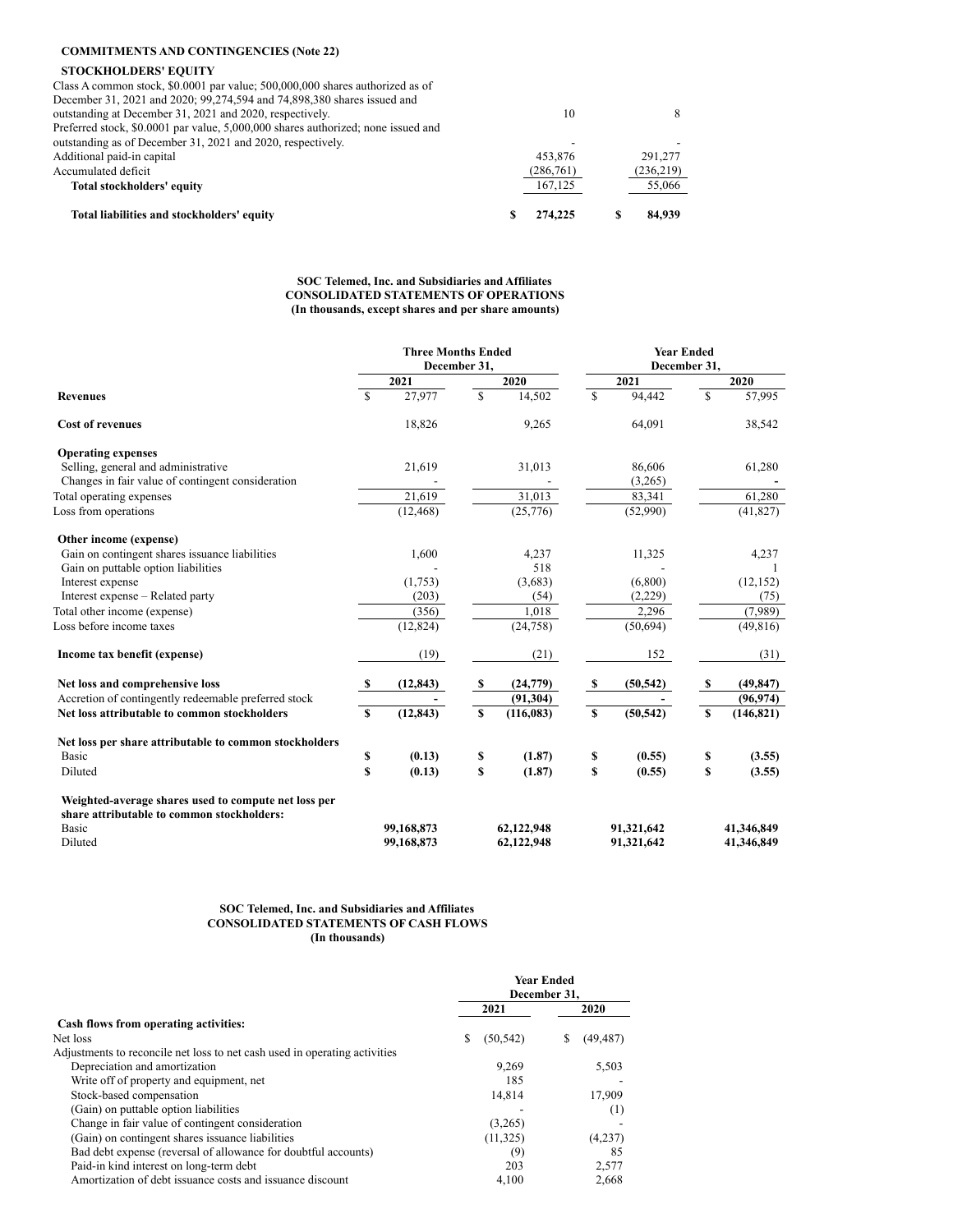| Income tax benefit                                                           | (269)              |                        |
|------------------------------------------------------------------------------|--------------------|------------------------|
| Change in assets and liabilities, net of acquisitions                        |                    |                        |
| Accounts receivable, net of allowance                                        | (3,972)            | 1,739                  |
| Prepaid expense and other current assets                                     | (787)              | (395)                  |
| Inventory                                                                    | 59                 |                        |
| Deposits and other non-current assets                                        | (427)              | (238)                  |
| Accounts payable                                                             | (715)              | (1,062)                |
| Accrued expenses and other liabilities                                       | 2,654              | 2,513                  |
| Deferred revenues                                                            | (48)               | 210                    |
| Net cash used in operating activities                                        | (40,075)           | (22, 576)              |
| Cash flows from investing activities:                                        |                    |                        |
| Capitalization of software development costs                                 | (3,280)            | (4,309)                |
| Purchase of property and equipment                                           | (1,031)            | (2,221)                |
| Acquisition of business, net of cash                                         | (89,767)           |                        |
| Net cash used in investing activities                                        | (94,078)           | (6, 530)               |
| Cash flows from financing activities:                                        |                    |                        |
| Principal payments under capital lease obligations                           | (12)               | (75)                   |
| Proceeds from long-term debt, net of discount                                | 95,430             | 5,960                  |
| Proceeds from Related-party – Unsecured subordinated promissory note, net of |                    |                        |
| unamortized discount                                                         | 11,474             |                        |
| Repayment of long-term debt                                                  | (10,795)           | (88, 345)              |
| Repayment of Related-party - Unsecured subordinated promissory note          | (13,703)           |                        |
| Issuance of contingently redeemable preferred stock, net of offering costs   |                    | 10,938                 |
| Exercise of stock options and warrants                                       | 85                 | 98                     |
| Proceeds from Employee Stock Purchase Plan used for common stock purchases   | 235                |                        |
| Stock repurchases from employees for tax withholdings                        |                    | (11, 883)              |
| Liquidation of preferred stock (Series H, I and J)                           |                    | (63, 176)              |
| Proceeds from merger and recapitalization, net of transaction costs          |                    | 209,802                |
| Proceeds from issuance of Class A Common Stock, net of issuance costs        | 51,545             |                        |
| Net cash provided by financing activities                                    | 134,259            | 63,319                 |
| NET INCREASE IN CASH AND CASH EQUIVALENTS                                    | 106                | 34,213                 |
| Cash and cash equivalents at beginning of the period                         | 38,754             | 4,541                  |
| Cash and cash equivalents at end of the period                               | <b>S</b><br>38,860 | $\mathbb{S}$<br>38,754 |

#### **SOC Telemed, Inc. and Subsidiaries and Affiliates RECONCILIATION OF GAAP TO NON-GAAP FINANCIAL MEASURES (In thousands, except per share data) (Unaudited)**

|                                                     | <b>Three Months Ended</b><br>December 31. |              | <b>Year Ended</b><br>December 31. |            | Three Months Ended<br>December 31. |          |  |
|-----------------------------------------------------|-------------------------------------------|--------------|-----------------------------------|------------|------------------------------------|----------|--|
|                                                     | 2021                                      | 2020         | 2021                              | 2020       | 2021                               | 2020     |  |
|                                                     |                                           |              |                                   |            | Change                             | % Change |  |
|                                                     | (dollars in thousands)                    |              |                                   |            |                                    |          |  |
| Revenues                                            | 27,977                                    | S.<br>14,502 | S.<br>94,442                      | 57,995     | 13,475<br>S                        | 93       |  |
| Cost of revenues                                    | 18,826                                    | 9,265        | 64,091                            | 38,542     | 9,561                              | 103      |  |
| Gross profit                                        | 9,151                                     | 5,237        | 30,351                            | 19,453     | 3,914                              | 75       |  |
| Add:                                                |                                           |              |                                   |            |                                    |          |  |
| Depreciation and amortization (a)                   | 1,316                                     | 1.103        | 5,082                             | 3,910      | 213                                | 19       |  |
| Equipment leasing costs (b)                         |                                           | 9            |                                   | 66         | (9)                                | (100)    |  |
| Stock-based compensation (e)                        | 23                                        |              | 60                                |            | 23                                 |          |  |
| Adjusted gross profit                               | 10,490                                    | 6,349        | 35,501                            | 23,429     | 4,141                              | 65       |  |
| Adjusted gross margin (as a percentage of revenues) | 37<br>$\%$                                | $\%$<br>44   | 38<br>$\%$                        | 40<br>$\%$ |                                    |          |  |

| 2021            | 2020                     | 2021                                                         | 2020            | Change \$                  | Change %              | Cha                                |
|-----------------|--------------------------|--------------------------------------------------------------|-----------------|----------------------------|-----------------------|------------------------------------|
|                 |                          |                                                              |                 |                            |                       |                                    |
| (12, 843)<br>S. | (24,779)<br>\$           | (50, 542)<br>S.                                              | (49, 847)<br>S. | 11,936<br>S.               | (48)<br>$\%$          | \$                                 |
|                 |                          |                                                              |                 |                            |                       |                                    |
| 1,956           | 3,737                    | 9,029                                                        | 12,227          | (1,781)                    | (48)<br>$\frac{0}{0}$ |                                    |
|                 |                          |                                                              |                 |                            |                       |                                    |
| 19              | 21                       | (152)                                                        | 31              | (2)                        | (10)<br>$\frac{0}{0}$ |                                    |
|                 |                          |                                                              |                 |                            |                       |                                    |
| 2,554           | 1,495                    | 9,313                                                        | 5,503           | 1,059                      | 71<br>$\frac{0}{0}$   |                                    |
| 185             | $\overline{\phantom{a}}$ | 185                                                          |                 | 185                        | $*$                   |                                    |
|                 |                          |                                                              |                 |                            |                       |                                    |
| 1,484           | 16,630                   | 14,814                                                       | 17,909          | (15, 144)                  | $\frac{0}{0}$<br>(91) |                                    |
|                 |                          |                                                              |                 |                            |                       |                                    |
|                 |                          |                                                              |                 |                            |                       |                                    |
|                 |                          | Three Months Ended<br>December 31.<br>(dollars in thousands) |                 | Year Ended<br>December 31. |                       | Three Months Ended<br>December 31. |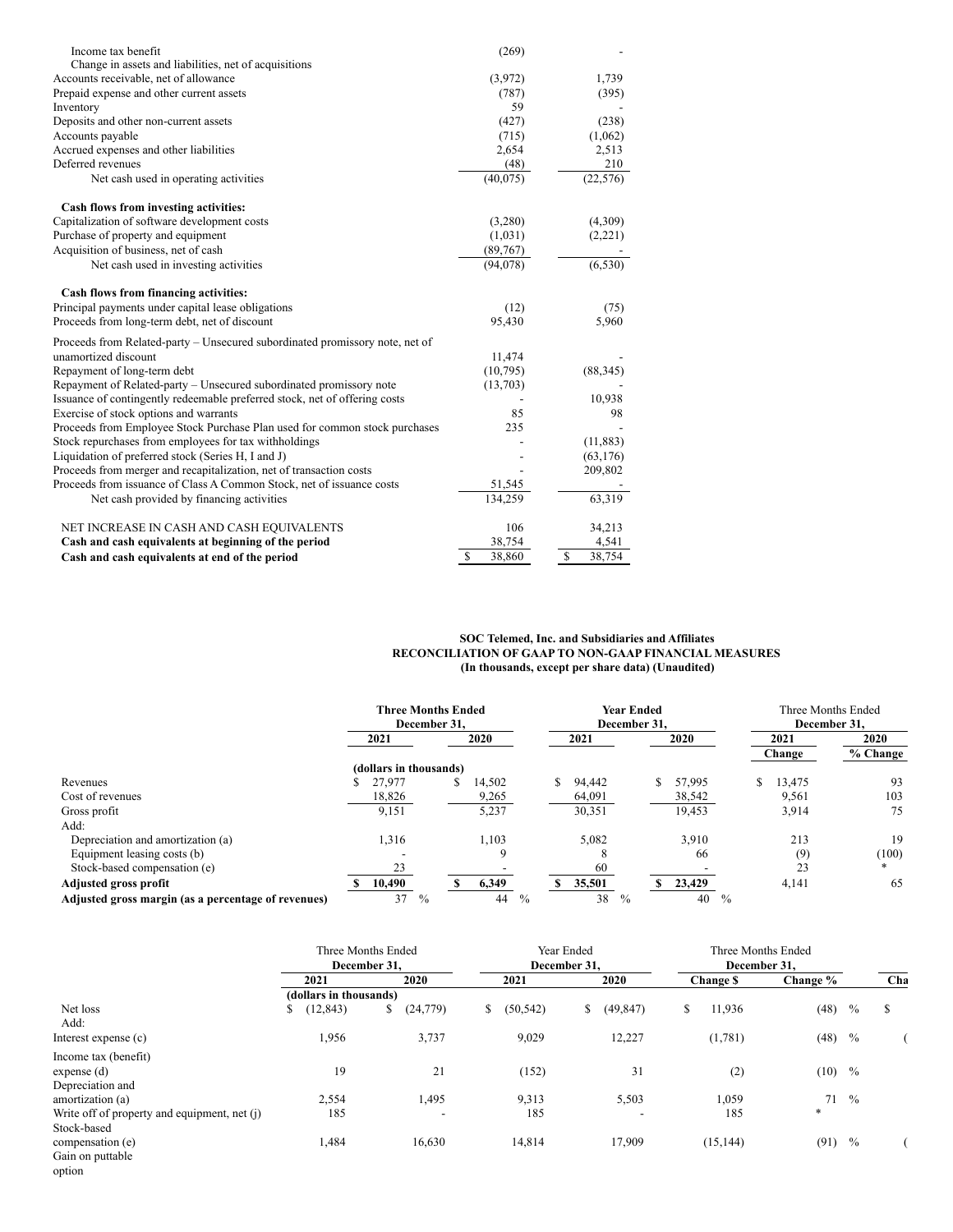| tiabilities (shingent  | $\overline{\phantom{0}}$ | (518)    | $\overline{\phantom{0}}$ | (1)                      | 518                      | (100)<br>$\frac{0}{0}$        |  |
|------------------------|--------------------------|----------|--------------------------|--------------------------|--------------------------|-------------------------------|--|
| shares issuance        |                          |          |                          |                          |                          |                               |  |
| liabilities (f)        | (1,600)                  | (4,237)  | (11, 325)                | (4,237)                  | 2,637                    | (62)<br>$\%$                  |  |
| Gain on change in fair |                          |          |                          |                          |                          |                               |  |
| value of contingent    |                          |          |                          |                          |                          |                               |  |
| consideration (h)      | $\overline{\phantom{a}}$ | -        | (3,265)                  | $\overline{\phantom{a}}$ | $\overline{\phantom{a}}$ | $\ast$                        |  |
| Integration,           |                          |          |                          |                          |                          |                               |  |
| acquisition,           |                          |          |                          |                          |                          |                               |  |
| transaction, and       |                          |          |                          |                          |                          |                               |  |
| executive              |                          |          |                          |                          |                          |                               |  |
| severance costs (i)    | 4,362                    | 3,781    | 12,499                   | 7,304                    | 579                      | 15<br>$\frac{0}{0}$           |  |
| <b>Adjusted EBITDA</b> | (3, 883)                 | (3, 870) | (19, 444)                | (11, 111)                | (14)                     | $\mathbf{0}$<br>$\frac{0}{0}$ |  |

|                                                   | Three Months Ended<br>December 31, |        |   |        |  |         |          |               |
|---------------------------------------------------|------------------------------------|--------|---|--------|--|---------|----------|---------------|
|                                                   | 2021                               |        |   | 2020   |  | Change  | % Change |               |
|                                                   | (dollars in thousands)             |        |   |        |  |         |          |               |
| Selling, general and administrative expenses (1): |                                    |        |   |        |  |         |          |               |
| Sales and marketing                               |                                    | 1.503  | S | 2.526  |  | (1,023) | (40)     | $\%$          |
| Research and development                          |                                    | 1.199  |   | 436    |  | 763     | 175      | $\%$          |
| Operations                                        |                                    | 2,610  |   | 2.493  |  | 117     | 5.       | $\%$          |
| General and administrative                        |                                    | 16,307 |   | 25,558 |  | (9,251) | (36)     | $\frac{0}{0}$ |
| Total                                             |                                    | 21.619 |   | 31.013 |  | (9,394) | (30)     | $\%$          |

(1) Selling, general, and administrative expenses include the following expenses for the periods presented:

|                            |             |              | December 31, 2021            | <b>Three Months Ended</b> |  |                        |  | Three Months Ended December 31, 2020 |     |              |             |       |  |  |
|----------------------------|-------------|--------------|------------------------------|---------------------------|--|------------------------|--|--------------------------------------|-----|--------------|-------------|-------|--|--|
|                            |             | Depreciation |                              |                           |  |                        |  | Depreciation                         |     |              |             |       |  |  |
|                            | Stock-Based |              | and                          |                           |  | Integration            |  | Stock-Based                          | and |              | Integration |       |  |  |
|                            |             | Compensation | <b>Costs</b><br>Amortization |                           |  | Compensation           |  | Amortization                         |     | <b>Costs</b> |             |       |  |  |
|                            |             |              |                              |                           |  | (dollars in thousands) |  |                                      |     |              |             |       |  |  |
| Sales and marketing        |             | (239)        |                              | $\overline{\phantom{0}}$  |  |                        |  | 23                                   |     | ۰            |             |       |  |  |
| Research and development   |             | 202          |                              |                           |  |                        |  | 94                                   |     |              |             |       |  |  |
| Operations                 |             | 128          |                              |                           |  |                        |  | 69                                   |     |              |             |       |  |  |
| General and administrative |             | 1.370        |                              | 1.238                     |  | 4.362                  |  | 16.445                               |     | 392          |             | 3,781 |  |  |
| Total                      |             | .461         |                              | 1,238                     |  | 4.362                  |  | 16,631                               |     | 392          |             | 3,781 |  |  |

|                                                         |              | Three Months Ended |   |        |   |        |          |               |
|---------------------------------------------------------|--------------|--------------------|---|--------|---|--------|----------|---------------|
|                                                         | December 31. |                    |   |        |   |        |          |               |
|                                                         |              | 2021               |   | 2020   |   | Change | % Change |               |
|                                                         |              |                    |   |        |   |        |          |               |
| Selling, general and administrative expenses excluding  |              |                    |   |        |   |        |          |               |
| stock-based compensation, depreciation and amortization |              |                    |   |        |   |        |          |               |
| and integration costs:                                  |              |                    |   |        |   |        |          |               |
| Sales and marketing                                     | S            | 1.742              | S | 2.503  | S | (761)  | (30)     | $\frac{0}{0}$ |
| Research and development                                |              | 997                |   | 342    |   | 655    | 192      | $\frac{0}{0}$ |
| Operations                                              |              | 2.482              |   | 2.424  |   | 58     | 2        | $\frac{0}{0}$ |
| General and administrative                              |              | 9,337              |   | 4,940  |   | 4,397  | 89       | $\frac{0}{0}$ |
| Total                                                   |              | 14,558             |   | 10,209 |   | 4,349  | 43       | $\frac{0}{0}$ |

|                                                   | Year Ended<br>December 31. |        |      |                        |        |        |          |               |
|---------------------------------------------------|----------------------------|--------|------|------------------------|--------|--------|----------|---------------|
|                                                   | 2021                       |        | 2020 |                        | Change |        | % Change |               |
|                                                   |                            |        |      | (dollars in thousands) |        |        |          |               |
| Selling, general and administrative expenses (1): |                            |        |      |                        |        |        |          |               |
| Sales and marketing                               | S                          | 8,861  |      | 7.446                  |        | 1.415  | 19       | $\frac{0}{0}$ |
| Research and development                          |                            | 2,894  |      | 1,376                  |        | 1,518  | 110      | $\frac{0}{0}$ |
| Operations                                        |                            | 10,328 |      | 9,032                  |        | 1,296  | 14       | $\%$          |
| General and administrative                        |                            | 64,523 |      | 43,426                 |        | 21,097 | 49       | $\%$          |
| Total                                             |                            | 86,606 |      | 61,280                 |        | 25,326 | 41       | $\frac{0}{0}$ |

(1) Selling, general, and administrative expenses include the following expenses for the periods presented:

|                        | Year Ended December 31, 2021 |             | <b>Year Ended December 31, 2020</b> |              |             |  |  |  |  |
|------------------------|------------------------------|-------------|-------------------------------------|--------------|-------------|--|--|--|--|
|                        | Depreciation                 |             |                                     | Depreciation |             |  |  |  |  |
| Stock-Based            | and                          | Integration | Stock-Based                         | and          | Integration |  |  |  |  |
| Compensation           | Amortization                 | Costs       | Compensation                        | Amortization | Costs       |  |  |  |  |
| (dollars in thousands) |                              |             |                                     |              |             |  |  |  |  |